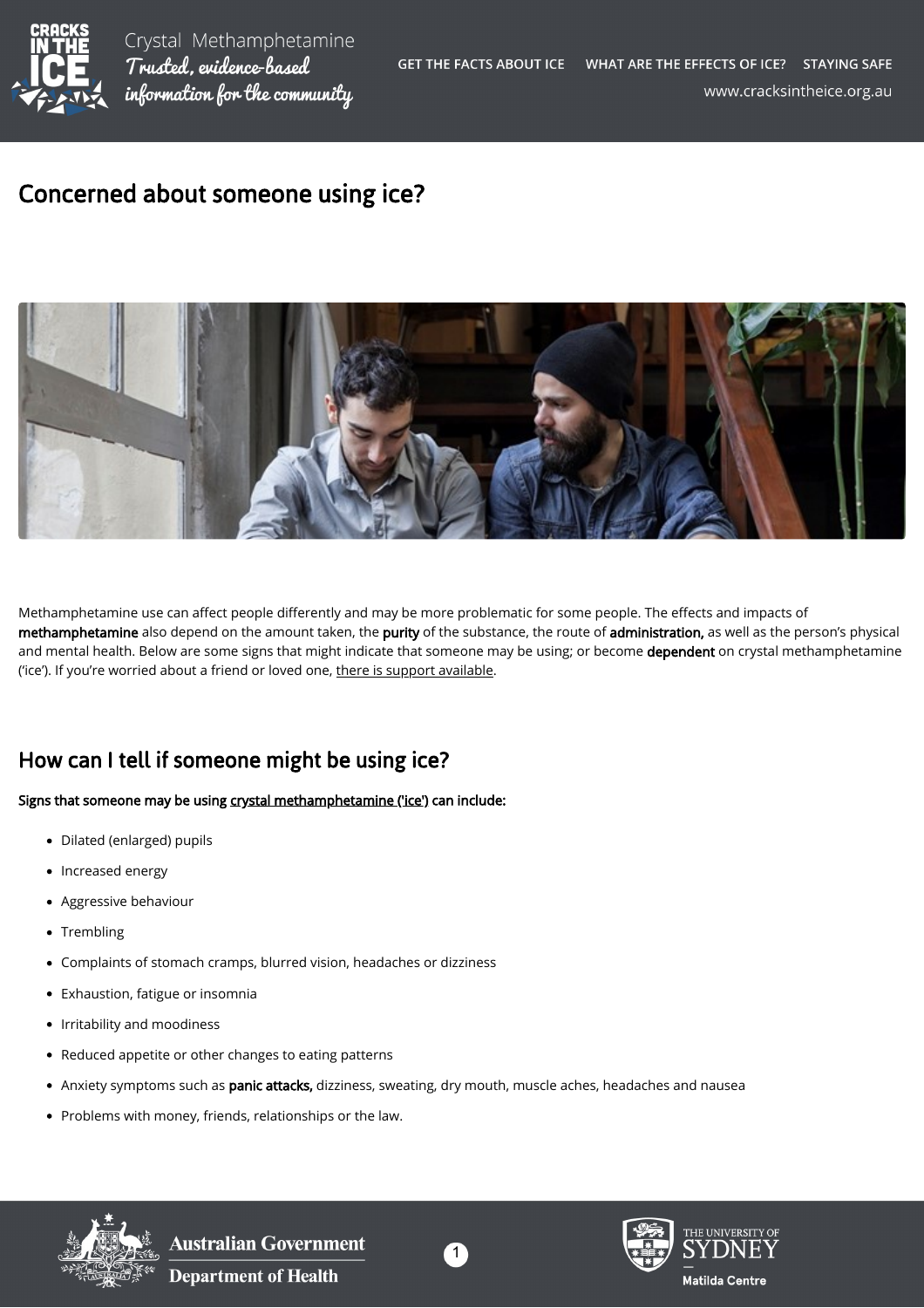

Crystal Methamphetamine Trusted, evidence-based information for the community

It's important to remember that ice can affect different people in different ways and that these symptoms alone do not mean someone is using ice. Find out more about the effects of ice.

If you are worried about someone who may be using ice, this site provides [tips to help you start a conversation,](https://cracksintheice.org.au/families-friends/starting-the-conversation) information about the [types of help available](https://cracksintheice.org.au/families-friends/what-type-of-help-is-available) and [where and when to get help.](https://cracksintheice.org.au/when-and-where-do-i-get-help)

This information has been adapted from the Positive Choices ["How can I tell if someone is using drugs?" factsheet](https://positivechoices.org.au/parents/how-can-i-tell-if-someone-is-using-drugs).

## What are the warning signs?

#### The following signs indicate that a person may be dependent on [ice](https://cracksintheice.org.au/what-is-ice):

- They mention that their ice use is out of control.
- They are increasing their amount of ice use or seem to be less affected by the same amount.
- The substance is consumed in larger amounts, or over a longer period of time, than intended.
- They worry about their ice use.
- They express a wish to stop using ice, or at least to cut down or control their use.
- They find it difficult to stop using, or to go without ice.
- Missing an opportunity to use ice makes them feel anxious or worried.
- Much of their time is taken up by ice-related activities (for example, obtaining ice, using ice, recovering from its effects).
- Other social, professional or recreational activities are reduced or completely given up in order to make more time for the drug.
- Their ice use is affecting their relationships with friends, family members and colleagues.
- They are unable to carry out routine responsibilities such as work, school or family time.

It's important to remember that people may not exhibit all the signs listed above and may still be developing dependence. To check whether you or someone you know might need help with ice use, [complete the 'Do I need help?' quiz.](https://cracksintheice.org.au/public/chxlandtme/0/)

This information has been adapted from the Positive Choices ["What are the warning signs of dependence on drugs?" factsheet](https://positivechoices.org.au/parents/what-are-the-warning-signs).

#### Where to get support

If you're worried about a loved one who may be using ice, you can get support. It can be difficult to seek help but, in most cases, the sooner you reach out for support, the better. You may want to discuss your concerns with a friend that you can trust.

Your family doctor can also be a good starting point – they can confidentially discuss your concerns with you and refer you on to other services if you need additional support. For more information on support services and how to get help for yourself or a loved one, visit the [What type of help is available?](https://cracksintheice.org.au/families-friends/what-type-of-help-is-available) and [When and where to get help](https://cracksintheice.org.au/when-and-where-do-i-get-help) sections of Cracks in the Ice.

If you need emergency support, please call Lifeline ([13 11 14](tel:131114)) which is a 24-hour crisis helpline or dial '[000](tel:000)' for the police or an ambulance.



**Australian Government Department of Health**